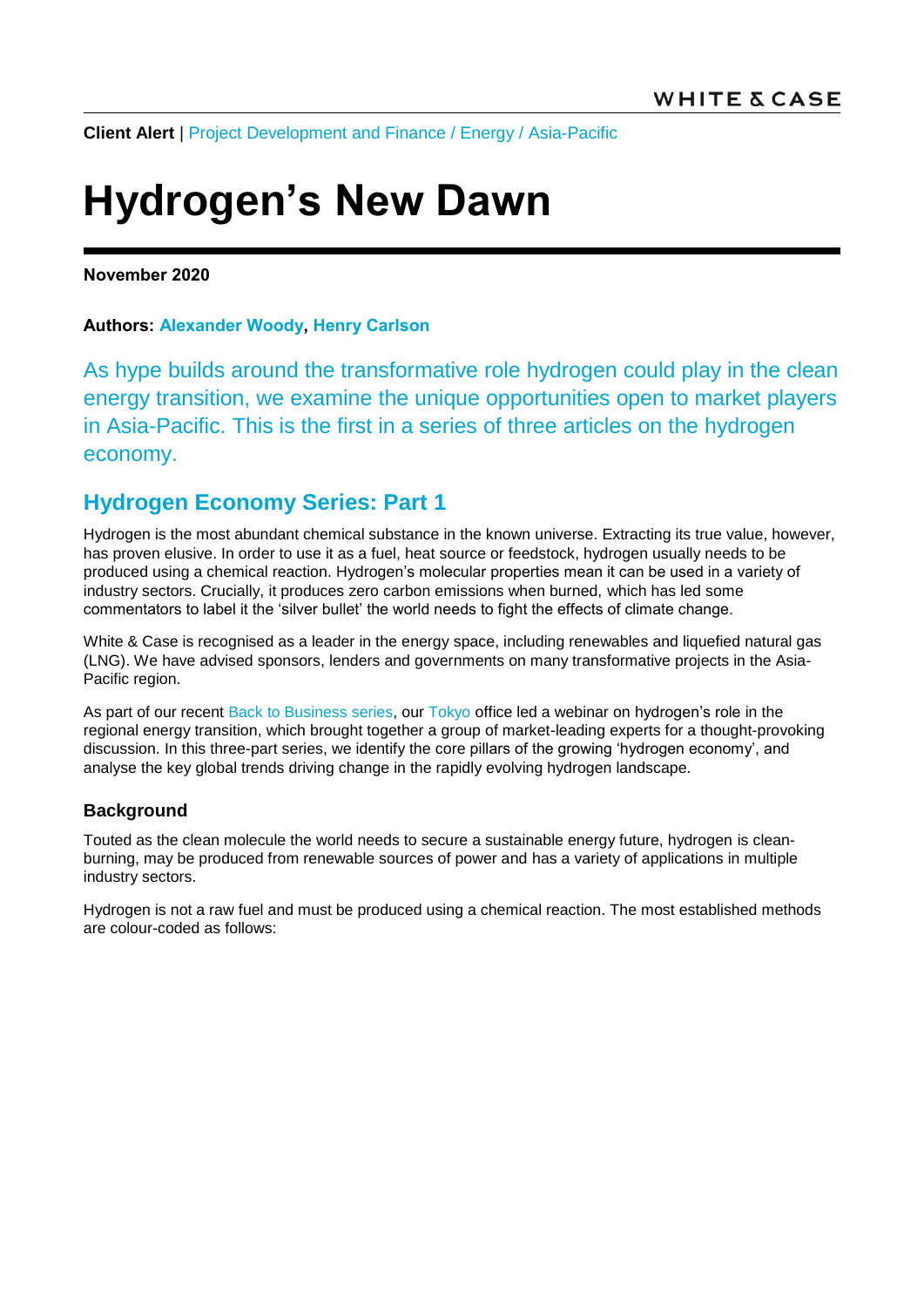

#### **Brown hydrogen**

In this method, brown coal is 'gasified' to create a synthesis gas of carbon monoxide, carbon dioxide, hydrogen and steam from which hydrogen is extracted. However, several greenhouse gases remain, meaning brown hydrogen is not carbon-neutral.



#### **Grey hydrogen**

Currently responsible for 70% of global production, 'grey' hydrogen is produced by applying steam reformation to natural gas. Here, methane in the natural gas reacts with steam to cause a reaction by which hydrogen (and carbon dioxide) is produced.



#### **Blue hydrogen**

When the CO<sub>2</sub> from grey or brown hydrogen is captured and stored, it is known as 'blue' hydrogen. While adequate carbon capture and storage ("CCS") capacity is required for this method, and it is currently more expensive and less efficient to produce than grey hydrogen, it is considered an important step in the energy transition.



#### **Green hydrogen**

Renewable or 'green' hydrogen is produced by splitting H<sub>2</sub>O molecules into hydrogen and oxygen, using electricity from renewable sources to pass a current through water. This method results in zero carbon emissions throughout the production process.

Versions of the ideal hydrogen economy vary, but all feature the use of green hydrogen as a substitute for fossil fuels. This could be particularly promising in hard-to-abate industrial sectors such as steelmaking and heavy transport, as these processes require molecules with high energy densities (and have therefore been historically dominated by fossil fuels). Energy-dense green hydrogen, however, could step into this role without the undesirable side effects.

# **The Hydrogen Economy**

Hydrogen's potential applications in fossil fuel-intensive industries have created considerable hype around the role it could play in reducing and perhaps eliminating carbon emissions. This is especially the case if a hydrogen market can be scaled up effectively and on a global scale, to create a 'hydrogen economy'.

The clean energy transition is generally described as the shift being made by the global energy industry away from fossil fuel-based production towards renewable or clean energy resources. This movement is driven by combination of factors including the effects of climate change, governmental policies and changes in consumer and investor attitudes.

# "Green hydrogen could be particularly promising in hard-to-abate industrial sectors such as steelmaking and heavy transport, as these processes require molecules with high energy densities."

Despite a growing hype around hydrogen, the concept of a hydrogen economy is not a new one. Hydrogen's potential applications have been well-known for decades: it was promoted as a mass replacement for hydrocarbons such as oil and gas as early as the 1970s following the oil crisis, and repeatedly since the 1990s as awareness of climate change has grown.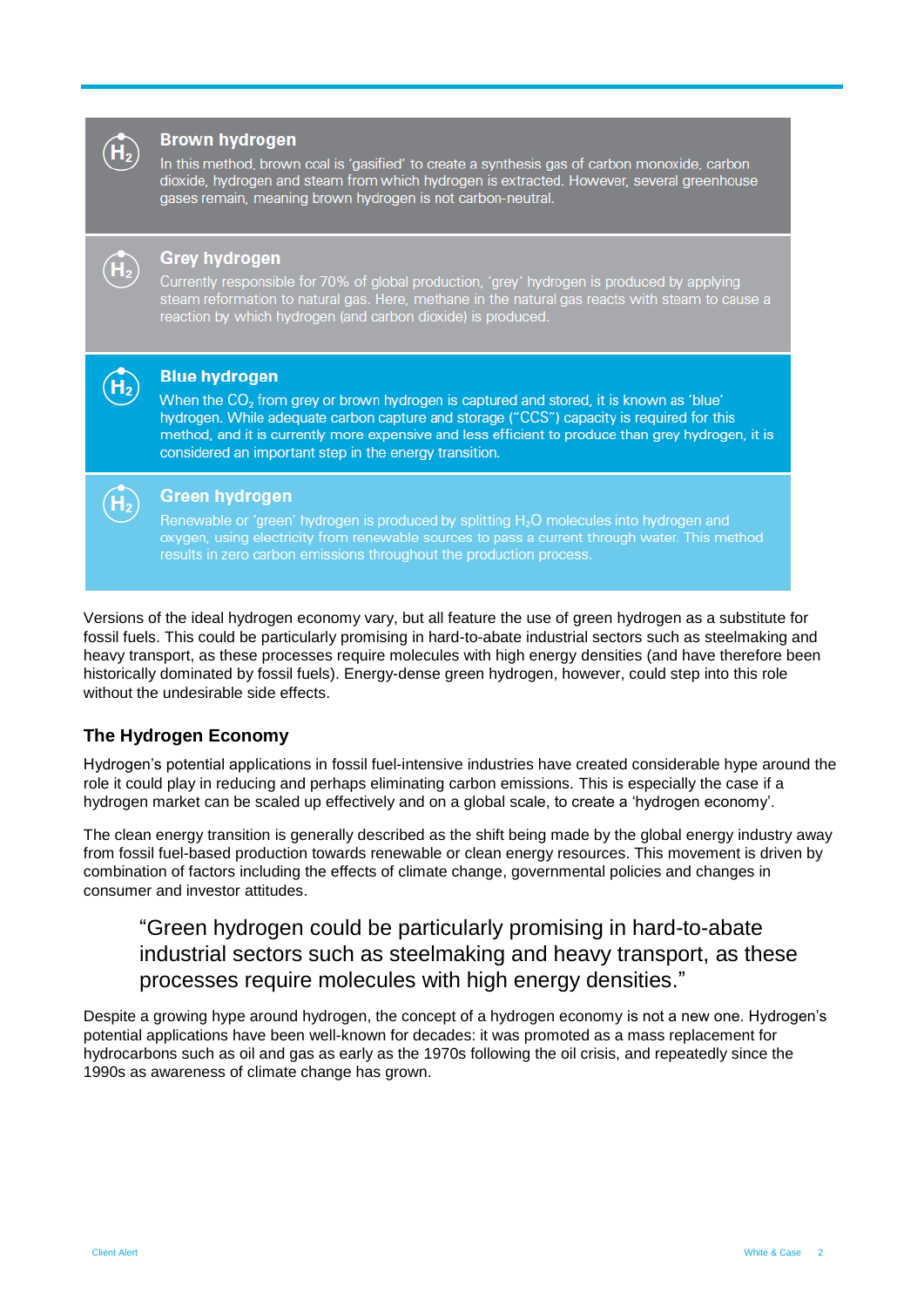Hydrogen has three primary uses: fuel, heat and as a feedstock.



Source: BloombergNEF

If hydrogen is to play a major role in the clean energy transition, its most attractive uses are in sectors for which abatement has proven difficult: industrial manufacturing, heavy transport and power generation.

#### Industrial manufacturing

Industrial processes such as steelmaking, cement production and ammonia synthesis are predominantly powered by fossil fuels such as coal and natural gas, due to the high energy density usually found in these fuels. Where hydrogen's potential is unlocked by lower production costs and enhanced by, for example, a price on carbon emissions, it can be used as a substitute due to its properties as a molecular fuel.

#### Heavy transport and fuel cells

Fuel cell technology is a fast-growing alternative to battery-powered electric vehicles. While batteries store and release electricity to provide power, fuel cells rely on a chemical reaction between hydrogen and water to create an electrical current that powers vehicles. The only by-product of this process is water, or steam  $(H_2O)$ .

Hydrogen-powered fuel cells may be more economically feasible for heavy transport than passenger vehicles. Battery-powered electric cars currently dominate fuel cells in the passenger vehicle market, but hydrogen's higher energy density means fuel cells have a power density that is greater than lithium-ion batteries. This is conducive to long-distance transport because the range of a fuel cell vehicle can be easily increased by simply adding more hydrogen tanks to the same fuel cell stack (given sufficient space), giving fuel cells a marginal cost advantage over batteries.

#### Power generation

Hydrogen's potential applications in power generation are twofold:

- first, green hydrogen may be used as a feedstock for hydrogen-fired turbine power stations, which would generate clean and dispatchable power; and
- second, when combined with large-scale geological storage and renewable energy facilities, green hydrogen could be produced from excess renewable electricity. It could then be stored, potentially used in grid stabilisation or transported for use as a feedstock in the first-mentioned process.

If both these applications are embraced, a zero-carbon electricity network could be powered by a hydrogen supply chain. If effective transportation and storage infrastructure could be developed, it would be a particularly attractive proposition for renewable energy assets in remote locations. This would require significant up-front investment and a vastly lower cost base, however.